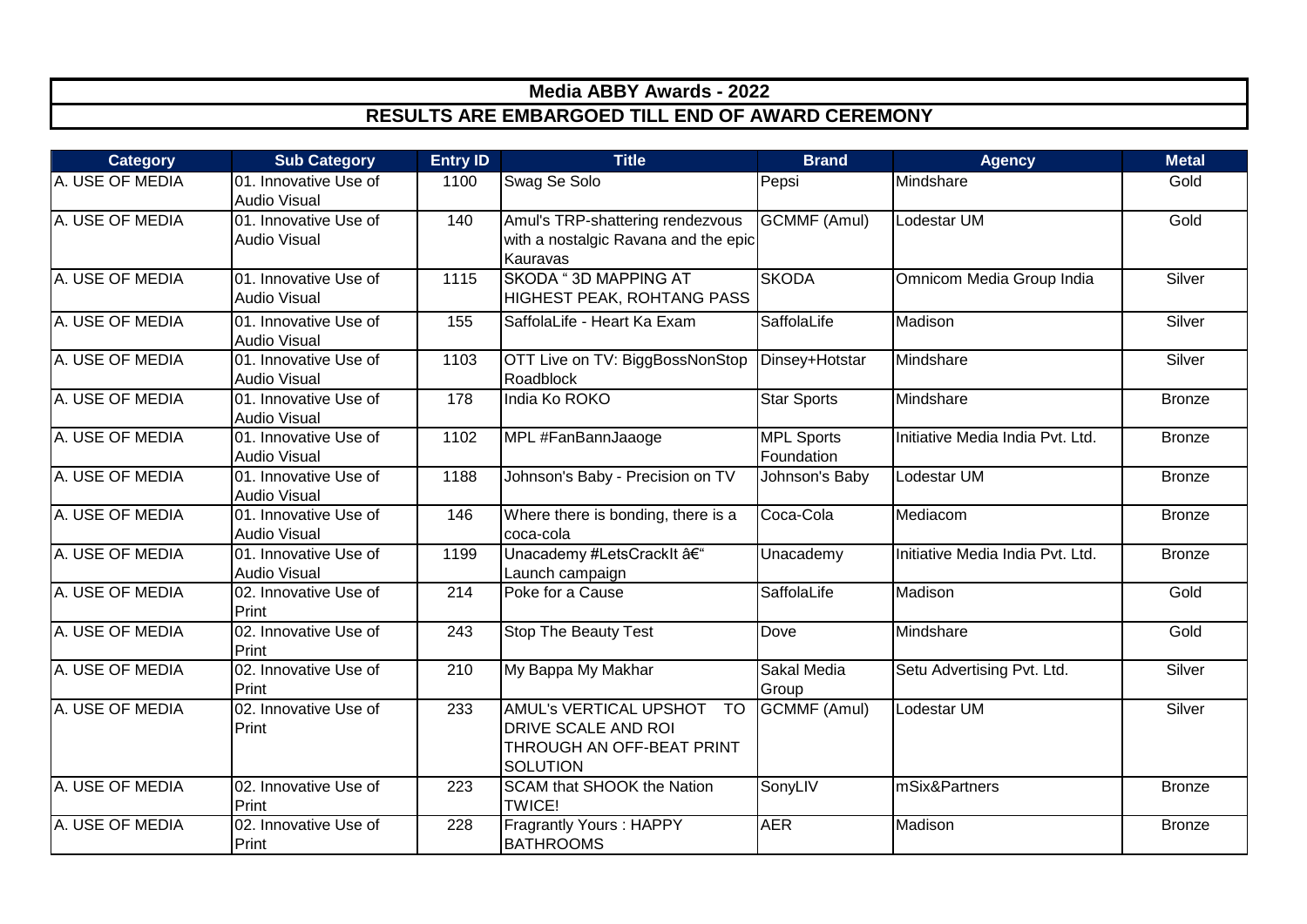| <b>Category</b> | <b>Sub Category</b>                                              | <b>Entry ID</b> | <b>Title</b>                                                       | <b>Brand</b>                          | <b>Agency</b>                                       | <b>Metal</b>     |
|-----------------|------------------------------------------------------------------|-----------------|--------------------------------------------------------------------|---------------------------------------|-----------------------------------------------------|------------------|
| A. USE OF MEDIA | 03. Innovative Use of<br>Activation                              | 347             | The Punishing Signal                                               | Mumbai Police                         | Lodestar UM                                         | Gold             |
| A. USE OF MEDIA | 03. Innovative Use of<br>Activation                              | 372             | SKODA "3D MAPPING AT<br>HIGHEST PEAK, ROHTANG PASS                 | <b>SKODA</b>                          | Omnicom Media Group India                           | Silver           |
| A. USE OF MEDIA | 03. Innovative Use of<br>Activation                              | 319             | INDIA's BIGGEST DRONE SHOW                                         | <b>OPPO</b>                           | Madison                                             | <b>Bronze</b>    |
| A. USE OF MEDIA | 03. Innovative Use of<br>Activation                              | 3102            | D <sub>2</sub> C                                                   | <b>HUL</b>                            | Mindshare                                           | <b>Bronze</b>    |
| A. USE OF MEDIA | 04. Innovative Use of Out<br>of Home                             | 430             | The Punishing Signal                                               | Mumbai Police                         | Lodestar UM                                         | Gold/ Grand Prix |
| A. USE OF MEDIA | 04. Innovative Use of Out<br>of Home                             | 438             | SKODA ROOH "Where tech meets SKODA<br>reality                      |                                       | Omnicom Media Group India                           | Silver           |
| A. USE OF MEDIA | 04. Innovative Use of Out<br>of Home                             | 407             | <b>Baapu Reminder</b>                                              | <b>Tata Salt</b>                      | Madison                                             | <b>Bronze</b>    |
| A. USE OF MEDIA | 04. Innovative Use of Out<br>of Home                             | 419             | Take the Uttarakhand Pause                                         | Uttarakhand<br>Tourism                | Signpost India                                      | <b>Bronze</b>    |
| A. USE OF MEDIA | 04. Innovative Use of Out<br>of Home                             | 456             | Hellmann's Express comes to<br>Kolkata                             | Hellman's<br>Mayonnaise               | Mindshare                                           | <b>Bronze</b>    |
| A. USE OF MEDIA | 05. Innovative Use of<br>Cinema                                  | 518             | Dettol's promise of safety in PVR to<br>regain consumer trust      | Dettol                                | <b>DentsuX</b>                                      | <b>Bronze</b>    |
| A. USE OF MEDIA | 05. Innovative Use of<br>Cinema                                  | 504             | Honda - Its a Silent Start                                         | Honda Motorcycle<br>and Scooter India | Tribes Communication Pvt. Ltd.                      | <b>Bronze</b>    |
| A. USE OF MEDIA | 06. Innovative Use of<br>Radio                                   | 618             | How Radio City became Haunted<br>City                              | Amazon Prime<br>Video                 | Initiative Media India Pvt. Ltd.                    | Gold             |
| A. USE OF MEDIA | 06. Innovative Use of<br>Radio                                   | 614             | Leveraging Radio to Drive Fan<br>Rivalry - Indian Super League     | <b>Star Sports</b>                    | Mindshare                                           | Gold             |
| A. USE OF MEDIA | 06. Innovative Use of<br>Radio                                   | 602             | Chamakdar Kisse                                                    | Asian Paints Ace<br>Te Shyne          | Madison                                             | Silver           |
| A. USE OF MEDIA | 06. Innovative Use of<br>Radio                                   | 615             | Gala - 'WHY JUST CLEAN HOME'                                       |                                       | Freudenberg Gala   Initiative Media India Pvt. Ltd. | <b>Bronze</b>    |
| A. USE OF MEDIA | 07. Innovative Use of<br><b>Branded Content -</b><br>Integration | 7110            | KUSHIYON KI SHURUVAAT, INDIA Amazon.in<br><b>KE TYOHAR KE SATH</b> |                                       | Initiative Media India Pvt. Ltd.                    | Gold             |
| A. USE OF MEDIA | 07. Innovative Use of<br><b>Branded Content -</b><br>Integration | 716             | #DealersAddColor                                                   | <b>Asian Paints</b>                   | Madison                                             | Silver           |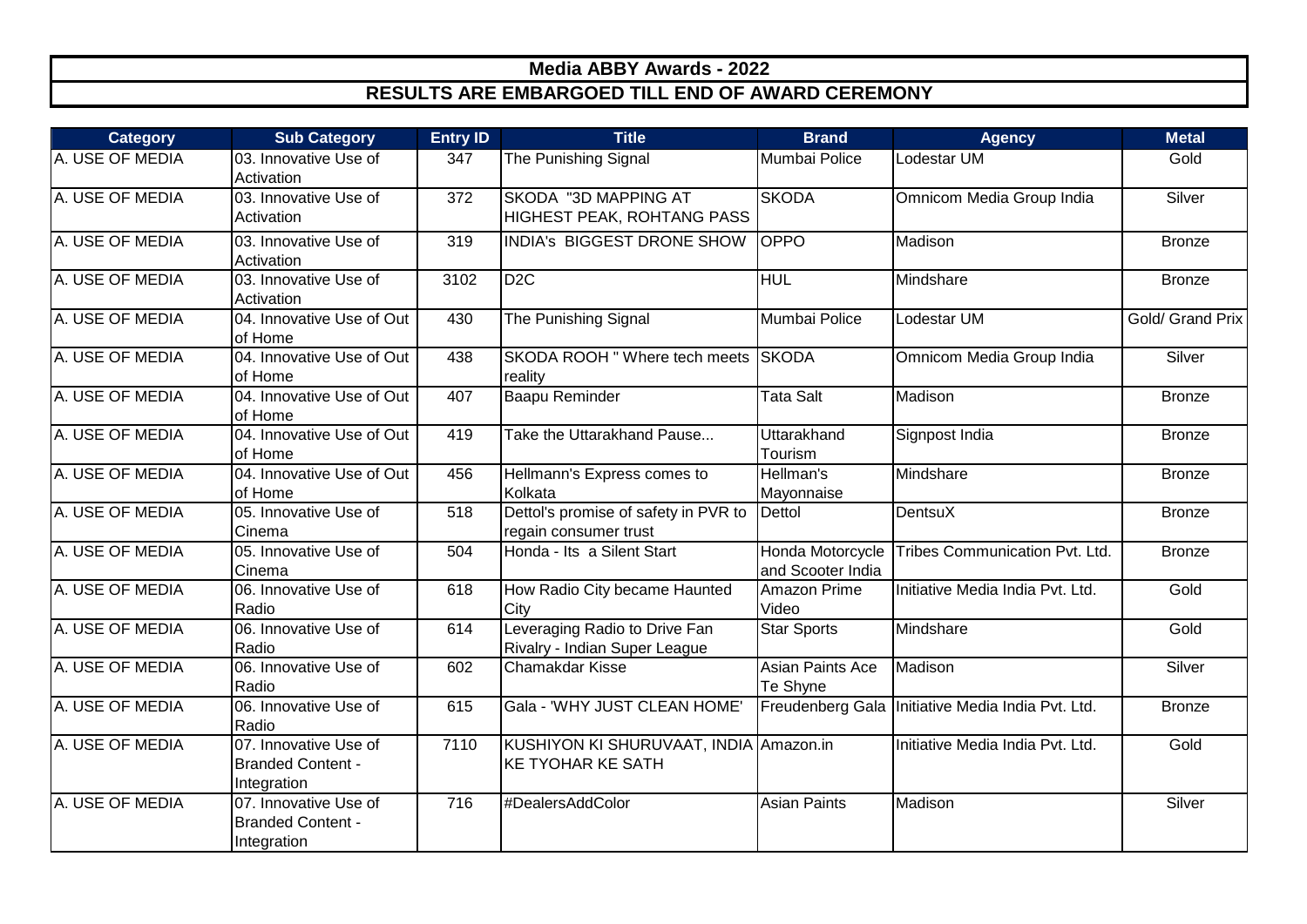| <b>Category</b> | <b>Sub Category</b>                                              | <b>Entry ID</b> | <b>Title</b>                                                               | <b>Brand</b>                                        | <b>Agency</b>                    | <b>Metal</b>  |
|-----------------|------------------------------------------------------------------|-----------------|----------------------------------------------------------------------------|-----------------------------------------------------|----------------------------------|---------------|
| A. USE OF MEDIA | 07. Innovative Use of<br><b>Branded Content -</b><br>Integration | 798             | Zyada gyaan nahi baata; seedhe-<br>simple idea se bhaukaal machaa<br>daala | Amazon Prime<br>Video                               | Initiative Media India Pvt. Ltd. | Silver        |
| A. USE OF MEDIA | 07. Innovative Use of<br><b>Branded Content -</b><br>Integration | 782             | MPL #FanBannJaaoge                                                         | <b>MPL Sports</b><br>Foundation                     | Initiative Media India Pvt. Ltd. | Silver        |
| A. USE OF MEDIA | 07. Innovative Use of<br><b>Branded Content -</b><br>Integration | 7103            | Black Lady Mera Naam, Har Pal<br>Fashionable Rehna Mera Kaam               | Amazon Fashion                                      | Initiative Media India Pvt. Ltd. | <b>Bronze</b> |
| A. USE OF MEDIA | 07. Innovative Use of<br><b>Branded Content -</b><br>Integration | 768             | Add An Ad 3.0                                                              | <b>HDFC Bank</b>                                    | Kinnect                          | <b>Bronze</b> |
| A. USE OF MEDIA | 07. Innovative Use of<br><b>Branded Content -</b><br>Integration | 799             | Lenskart Brand Integration                                                 | Lenskart                                            | Starcom India                    | <b>Bronze</b> |
| A. USE OF MEDIA | 08. Innovative Use of<br><b>Branded Content -</b><br>Creation    | 834             | Mirzapur Season 2 - Purvanchal Ke<br>Samachar                              | Amazon Prime<br>Video India                         | <b>SoCheers</b>                  | Gold          |
| A. USE OF MEDIA | 08. Innovative Use of<br><b>Branded Content -</b><br>Creation    | 875             | WTHI S4 - Building Authenticity into<br><b>Celebrity Influencers</b>       | <b>Asian Paints</b>                                 | Madison                          | Silver        |
| A. USE OF MEDIA | 08. Innovative Use of<br><b>Branded Content -</b><br>Creation    | 872             | <b>SKODA ASMR</b> " Sound of Peace<br>guaranteed!                          | <b>SKODA</b>                                        | Omnicom Media Group India        | <b>Bronze</b> |
| A. USE OF MEDIA | 08. Innovative Use of<br><b>Branded Content -</b><br>Creation    | 871             | <b>SKODA Sonic Roots</b>                                                   | <b>SKODA</b>                                        | Omnicom Media Group India        | <b>Bronze</b> |
| A. USE OF MEDIA | 09. Innovative Use of<br>Digital Search                          | 918             | Did You Mean Loctite Quick?                                                | <b>Asian Paints</b><br>Loctite Quick                | Madison                          | Silver        |
| A. USE OF MEDIA | 09. Innovative Use of<br>Digital Search                          | 930             | <b>Building Dealer Sales by leveraging</b><br>"… near me―in Search         | <b>Asian Paints</b><br>Royale Teflon                | Madison                          | <b>Bronze</b> |
| A. USE OF MEDIA | 10. Innovative Use of<br>Social Media                            | 1085            | Pepsi Money Heist                                                          | Pepsi                                               | Mindshare                        | Gold          |
| A. USE OF MEDIA | 10. Innovative Use of<br>Social Media                            | 10148           | UPI Chalega " Building the world's<br>largest digital payments ecosystem   | National Payments Fulcro<br>Corporation of<br>India |                                  | Silver        |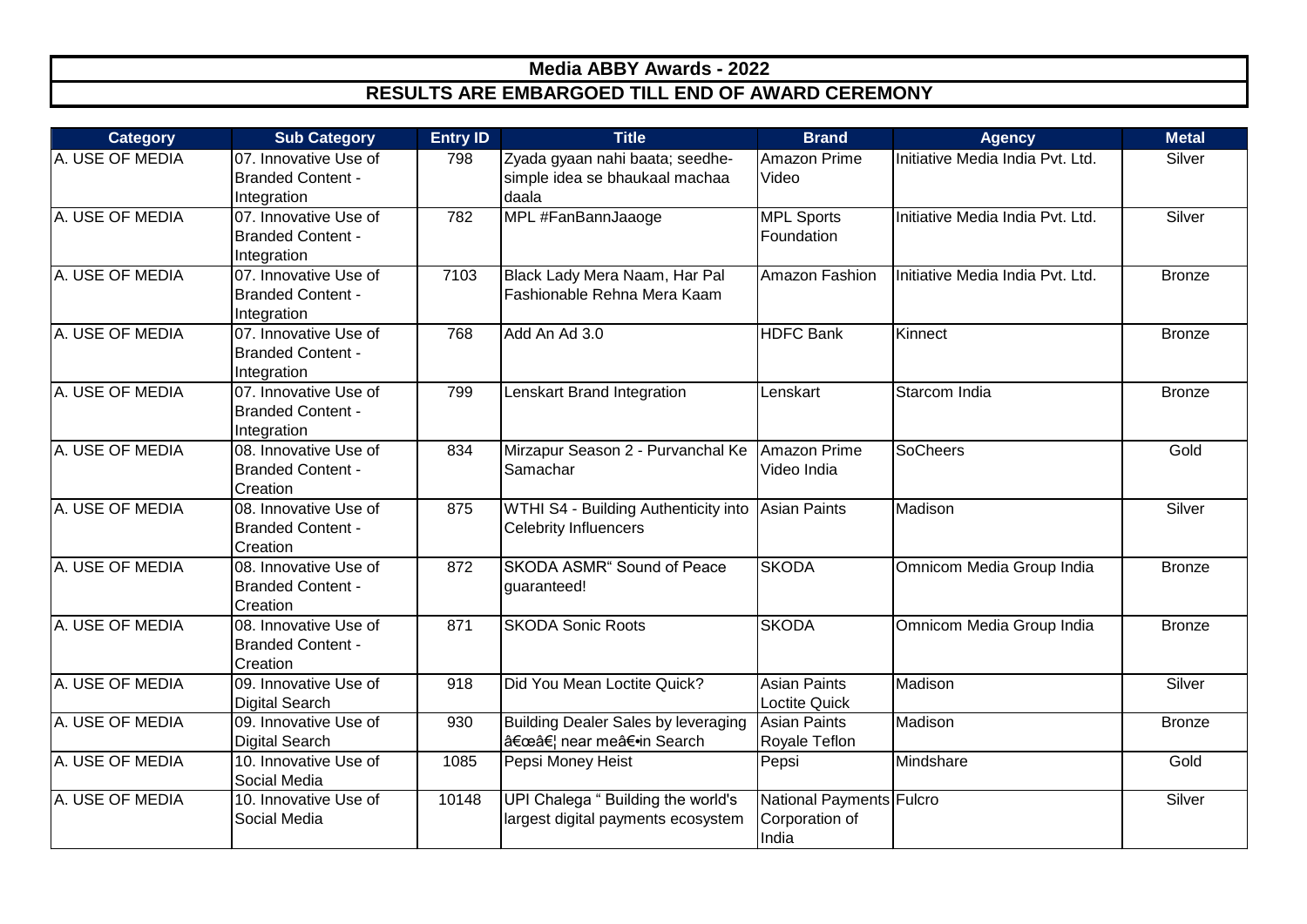| <b>Category</b> | <b>Sub Category</b>                              | <b>Entry ID</b> | <b>Title</b>                                                                                                             | <b>Brand</b>                                   | <b>Agency</b>   | <b>Metal</b>  |
|-----------------|--------------------------------------------------|-----------------|--------------------------------------------------------------------------------------------------------------------------|------------------------------------------------|-----------------|---------------|
| A. USE OF MEDIA | 10. Innovative Use of<br>Social Media            | 10151           | <b>Bud for Good</b>                                                                                                      | <b>Budweiser</b>                               | Starcom India   | Silver        |
| A. USE OF MEDIA | 10. Innovative Use of<br>Social Media            | 1047            | The Family Man Job Hunt                                                                                                  | Amazon Prime<br>Video India                    | <b>SoCheers</b> | <b>Bronze</b> |
| A. USE OF MEDIA | 11. Innovative Use of<br><b>Digital Display</b>  | 1107            | The Invincible Drunk Driver<br>Challenge Display campaign                                                                | Kotak General<br>Insurance                     | Fulcro          | Gold          |
| A. USE OF MEDIA | 11. Innovative Use of<br><b>Digital Display</b>  | 1168            | <b>Disinfection Alert System</b>                                                                                         | Domex                                          | Mindshare       | Silver        |
| A. USE OF MEDIA | 11. Innovative Use of<br><b>Digital Display</b>  | 1147            | Content ko Jode instant rakhe<br>permanent                                                                               | <b>Asian Paints</b><br>Loctite Quick           | Madison         | <b>Bronze</b> |
| A. USE OF MEDIA | 12. Innovative Use of<br>Mobile                  | 1205            | Cinderella AR Campaign                                                                                                   | Amazon Prime<br>Video                          | Schbang         | Gold          |
| A. USE OF MEDIA | 12. Innovative Use of<br>Mobile                  | 1293            | <b>Wheel Ghar Se Career</b>                                                                                              | <b>Active Wheel</b>                            | Mindshare       | Silver        |
| A. USE OF MEDIA | 12. Innovative Use of<br>Mobile                  | 1244            | Screen ka Pehredar                                                                                                       | <b>Asian Paints</b><br>Viroprotek              | Madison         | <b>Bronze</b> |
| A. USE OF MEDIA | 12. Innovative Use of<br>Mobile                  | 1282            | What's In A Cup of Horlicks                                                                                              | <b>Horlicks</b>                                | Mindshare       | <b>Bronze</b> |
| A. USE OF MEDIA | 12. Innovative Use of<br>Mobile                  | 1272            | <b>Disinfection Alert System</b>                                                                                         | Domex                                          | Mindshare       | <b>Bronze</b> |
| A. USE OF MEDIA | 13. Innovative Use of<br>Ecommerce               | 1310            | <b>Night Sale</b>                                                                                                        | <b>Asian Paints</b><br>Royale Health<br>Shield | Madison         | <b>Bronze</b> |
| A. USE OF MEDIA | 14. Innovative Use of<br>Gaming                  | 1424            | The Invincible Drunk Driver<br>Challenge Mobile Game                                                                     | <b>Kotak General</b><br>Insurance              | Fulcro          | Gold          |
| A. USE OF MEDIA | 14. Innovative Use of<br>Gaming                  | 1423            | What's In A Cup of Horlicks                                                                                              | <b>Horlicks</b>                                | Mindshare       | Silver        |
| A. USE OF MEDIA | 14. Innovative Use of<br>Gaming                  | 1412            | Intel & StreamO's Gamer<br>Day campaign creates new codes of<br>engagement & communication<br>with GenZ gaming audiences | <b>INTEL INDIA</b>                             | Carat India     | <b>Bronze</b> |
| A. USE OF MEDIA | 15. Innovative Use of<br><b>Integrated Media</b> | 1593            | <b>Stop The Beauty Test</b>                                                                                              | Dove                                           | Mindshare       | Gold          |
| A. USE OF MEDIA | 15. Innovative Use of<br><b>Integrated Media</b> | 15124           | World's largest COVID campaign                                                                                           | Lifebuoy                                       | Mindshare       | Gold          |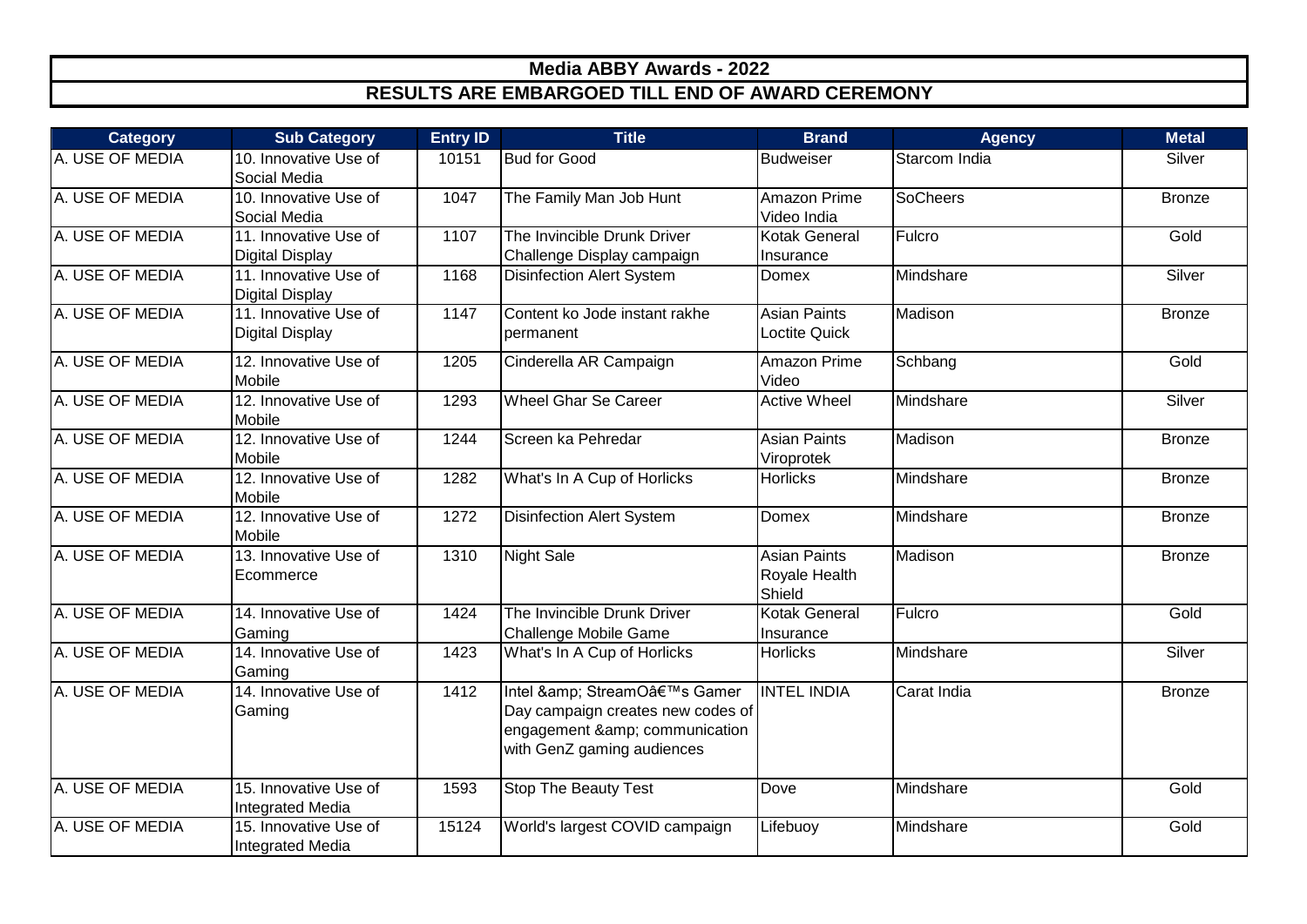| <b>Category</b>                           | <b>Sub Category</b>                              | <b>Entry ID</b> | <b>Title</b>                                                                                        | <b>Brand</b>                                        | <b>Agency</b>                                             | <b>Metal</b>  |
|-------------------------------------------|--------------------------------------------------|-----------------|-----------------------------------------------------------------------------------------------------|-----------------------------------------------------|-----------------------------------------------------------|---------------|
| A. USE OF MEDIA                           | 15. Innovative Use of<br><b>Integrated Media</b> | 1571            | Pepsi Money Heist                                                                                   | Pepsi                                               | Mindshare                                                 | Gold          |
| A. USE OF MEDIA                           | 15. Innovative Use of<br><b>Integrated Media</b> | 15132           | UPI Chalega " Building the world's<br>largest digital payments ecosystem                            | National Payments Fulcro<br>Corporation of<br>India |                                                           | Silver        |
| A. USE OF MEDIA                           | 15. Innovative Use of<br><b>Integrated Media</b> | 15100           | Bringing colors back in West Bengal Sunlight                                                        |                                                     | Mindshare                                                 | Silver        |
| A. USE OF MEDIA                           | 15. Innovative Use of<br><b>Integrated Media</b> | 1531            | Aashirvaad Multigrain Atta-Happy<br>Tummy full funnel Media campaign                                | Aashirvaad<br>Multigrain Atta                       | Wavemaker                                                 | Silver        |
| A. USE OF MEDIA                           | 15. Innovative Use of<br><b>Integrated Media</b> | 1545            | Azadi Mubarak Initiative                                                                            | <b>Friends Adult</b><br><b>Diapers</b>              | Madison                                                   | <b>Bronze</b> |
| <b>B. SPECIALIST</b><br><b>CATEGORIES</b> | 16. Cause Marketing                              | 1611            | Lost Votes                                                                                          |                                                     | The Times of India Bennett Coleman and Company<br>Limited | Gold          |
| <b>B. SPECIALIST</b><br><b>CATEGORIES</b> | 16. Cause Marketing                              | 1685            | <b>Bud for Good</b>                                                                                 | <b>Budweiser</b>                                    | Starcom India                                             | Silver        |
| <b>B. SPECIALIST</b><br><b>CATEGORIES</b> | 16. Cause Marketing                              | 1639            | The Punishing Signal                                                                                | Mumbai Police                                       | Lodestar UM                                               | <b>Bronze</b> |
| <b>B. SPECIALIST</b><br><b>CATEGORIES</b> | 16. Cause Marketing                              | 1615            | Muskaan                                                                                             | Himalaya Lip Care Motivator                         |                                                           | <b>Bronze</b> |
| <b>B. SPECIALIST</b><br><b>CATEGORIES</b> | 16. Cause Marketing                              | 1610            | <b>Bhaari Basta</b>                                                                                 | Dainik Jagran-<br>linext                            | Dainik Jagran Inext                                       | <b>Bronze</b> |
| <b>B. SPECIALIST</b><br><b>CATEGORIES</b> | 17. Innovative Use of<br>Data & Analytics        | 1754            | Benadryl - "Compassâ€.<br>powering Marketing Promotion to<br>drive Market share Growth              | <b>BENADRYL</b>                                     | Lodestar UM                                               | Gold          |
| <b>B. SPECIALIST</b><br><b>CATEGORIES</b> | 17. Innovative Use of<br>Data & Analytics        | 1732            | Decoding the Post NTO World to<br>Revive & Drive Growth                                             | <b>Star Distribution</b><br>Marketing               | Mindshare                                                 | Gold          |
| <b>B. SPECIALIST</b><br><b>CATEGORIES</b> | 17. Innovative Use of<br>Data & Analytics        | 1753            | Johnson's Baby - Using data and<br>analytics to create and implement<br><b>High Value Audiences</b> | Johnson's Baby                                      | Lodestar UM                                               | Silver        |
| <b>B. SPECIALIST</b><br><b>CATEGORIES</b> | 17. Innovative Use of<br>Data & Analytics        | 1737            | How Cultural Analytics is helping win Jeevansathi.com<br>the Online Matrimony War                   |                                                     | Initiative Media India Pvt. Ltd.                          | Silver        |
| <b>B. SPECIALIST</b><br><b>CATEGORIES</b> | 17. Innovative Use of<br>Data & Analytics        | 1739            | Boost Stamina Meter - A new<br>currency in town !!!                                                 | <b>Boost</b>                                        | Mindshare                                                 | <b>Bronze</b> |